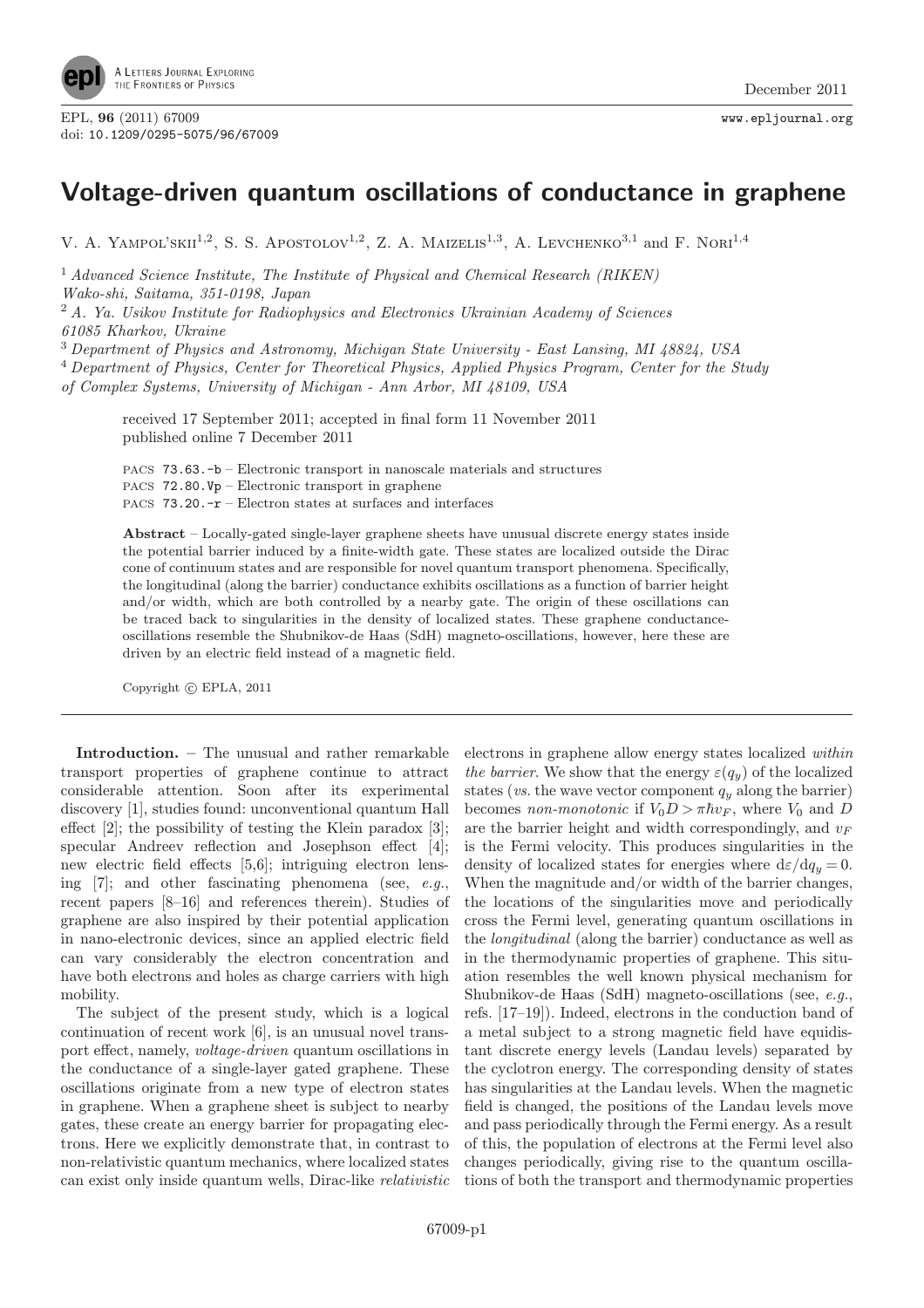

Fig. 1: (Color online) Schematic top view of a graphene sheet (yellow rectangle) placed under voltage gates indicated by the grey block rectangles. Bottom: gate-induced potential energy barrier  $V(x)$  in graphene.

of a metal. One should notice, however, a few important differences. First, in the context of gated graphene, oscillations are induced by the electric field, while the corresponding SdH oscillations are driven by a *magnetic* field. Second, localized energy states in graphene are nonequidistant and the resulting density of states has a rather complicated energy dependence. Thus, the corresponding oscillations in the conductance inherit all these unusual peculiarities.

Localized energy states in a barrier. – The tunneling of relativistic particles in graphene across a finite-width potential barrier, and its corresponding conductance, has been recently studied (see, e.g., refs. [3,7,20–22]). Here we consider another conduction problem, namely, electron waves that propagate strictly along the barrier and damp away from it. More specifically, we consider electron states in graphene with a potential barrier located in a single-layer graphene occupying the  $xy$ -plane (see fig. 1). For simplicity, we assume that the barrier  $V(x)$  has sharp edges,

$$
V(x) = \begin{cases} 0, & |x| > D/2, \\ V_0, & |x| < D/2. \end{cases}
$$
 (1)

Electrons in monolayer graphene obey the Dirac-like equation (hereafter  $\hbar = 1$ ),

$$
i\frac{\partial \psi}{\partial t} = \hat{H}\psi, \quad \hat{H} = -iv_F \hat{\boldsymbol{\sigma}} \cdot \boldsymbol{\nabla} + V(x), \quad (2)
$$

where  $\hat{\sigma} = (\hat{\sigma}_x, \hat{\sigma}_y)$  are the Pauli matrices. We then seek stationary spinor solutions of the form,

$$
\psi(x, y) = \psi(x) \exp(-i\varepsilon t + iq_y y), \tag{3}
$$

with energy  $\varepsilon$  and momentum  $q_y$  along the barrier. We focus on states with  $|q_y| > |\kappa| \equiv |\varepsilon|/v_F$ . In this case, the electron waves satisfying eq. (2) damp away from the barrier, and the components  $\psi_1$  and  $\psi_2$  of the Dirac spinor can be written in the from

$$
\psi_1(x) = \begin{cases}\na \exp\left[k_x(x+D/2)\right], & x < -D/2, \\
b \exp\left(iq_x x\right) \\
+ c \exp\left(-iq_x x\right), & |x| \le D/2, \\
d \exp\left[-k_x(x-D/2)\right], & x > D/2,\n\end{cases}
$$
\n(4)

$$
\psi_2(x) = \begin{cases}\n\frac{i a \kappa}{k_x + q_y} \exp[k_x(x + D/2)], & x < -D/2, \\
-b \exp(i q_x x + i \theta) \\
+c \exp(-i q_x x - i \theta), & |x| \le D/2, \\
-\frac{i d \kappa}{k_x - q_y} \exp[-k_x(x - D/2)], & x > D/2,\n\end{cases}
$$
\n(5)

with real  $k_x = (q_y^2 - \kappa^2)^{1/2}$  and  $q_x = ((\kappa - \mathcal{V}/D)^2 - q_y^2)^{1/2}$ . Here  $V = V_0 D / v_F$  is the effective barrier strength and  $\tan \theta = q_y/q_x.$ 

Matching the functions  $\psi_1(x)$  and  $\psi_2(x)$  at the points  $x = \pm D/2$ , we obtain a set of four linear homogeneous algebraic equations for the constants  $a, b, c,$  and  $d$ . Equating the determinant of this set to zero, we obtain a dispersion relation for the localized electron energy states,

$$
F(\varepsilon, q_y) \equiv \tan(q_x D) + \frac{k_x q_x}{\kappa(\mathcal{V}/D - \kappa) + q_y^2} = 0. \tag{6}
$$

The spectrum of localized states in graphene (eq. (6)) is shown by the solid black curves in fig. 2, for dimensionless variables

$$
Q = q_y D, \qquad \mathcal{E} = \varepsilon D/v_F. \tag{7}
$$

This spectrum consists of an infinite number of branches  $\mathcal{E}_n(Q)$ . Each of these branches starts from the lines  $\mathcal{E} =$  $\pm|Q|$  (red solid straight lines in fig. 2) at

$$
\mathcal{E} = \mathcal{V}/2 - \pi^2 n^2 / 2\mathcal{V} \tag{8}
$$

and tends asymptotically to the line  $\mathcal{E} = \mathcal{V} - Q$  with increasing Q (dashed red line in fig. 2). Furthermore, a particular branch of the spectrum starts at the point  $(Q = 0, \mathcal{E} = 0)$  and also tends to the line  $\mathcal{E} = \mathcal{V} - Q$ .

The behavior of different branches of the spectrum depends on the barrier strength  $V$ . If  $V < \pi/2$ , then all branches satisfy  $\mathcal{E} < 0$ . Localized states with positive energies appear only for  $V > \pi/2$ . When V increases, new branches in the spectrum with positive energies appear. When V is within the interval  $(n+1/2)\pi < V <$  $(n+3/2)\pi$ , the number of branches with  $\mathcal{E} > 0$  is  $n+1$ , for  $n = 1, 2, 3, \ldots$ . It is worth emphasizing that each of the branches with positive energy has a maximum  $\mathcal{E}_n^{\max}$ at a certain wave number  $Q = Q_n^{\max}$ . Near these points the group velocity of localized electron waves tends to zero, which resembles the stop-light phenomena found in various media [23]. The localized states can also be observed in graphene when a voltage is applied to produce a potential well [24].

Note that defect-induced localized electron states in graphene and the enhancement of conductivity due to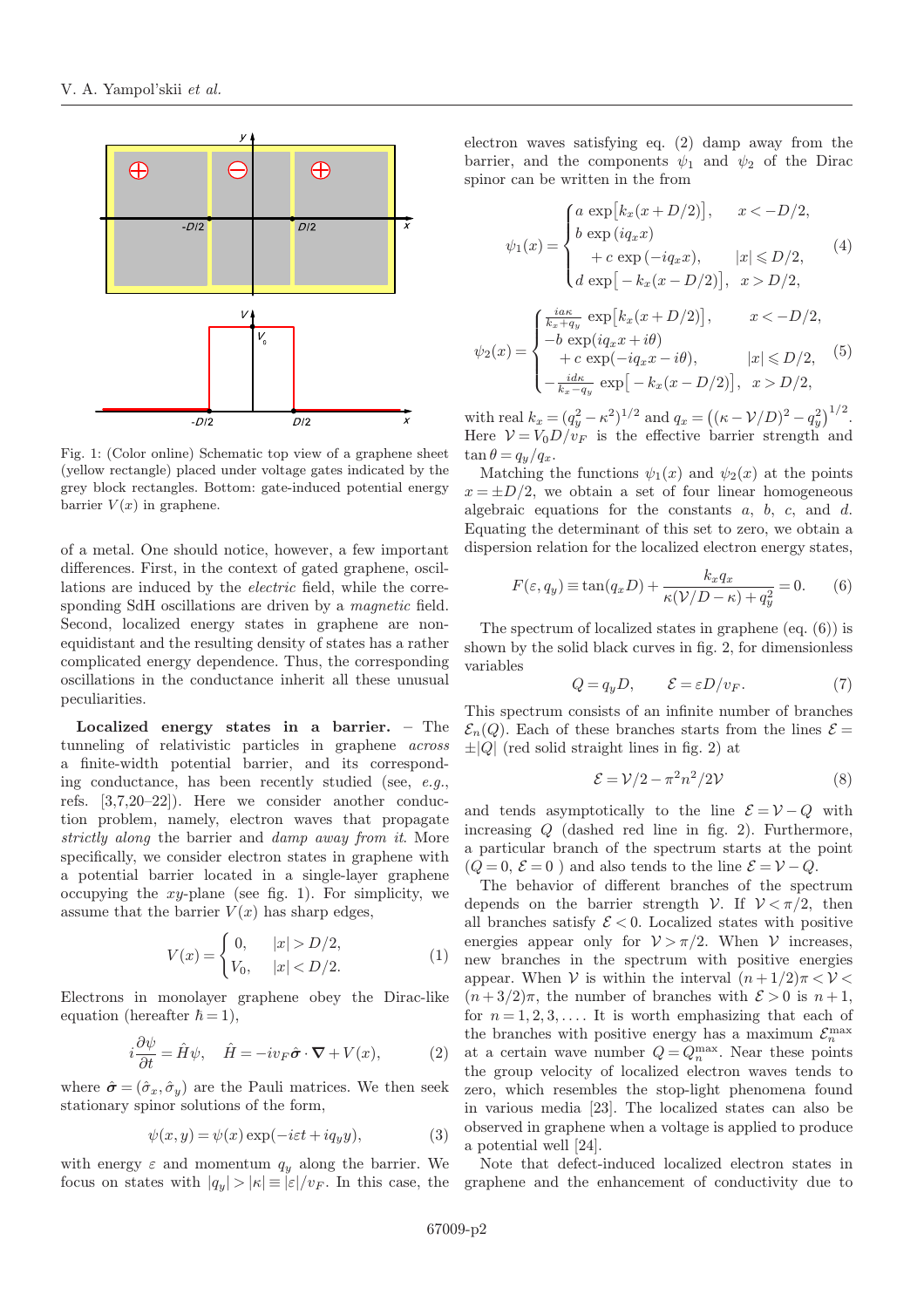

Fig. 2: (Color online) Electron energy spectrum in graphene obtained for positive Q and  $V = 16$ . The Dirac sea of delocalized states (continuum spectrum) is marked by the grey regions. The branches of the spectrum for localized states are shown by solid black curves between the straight solid and dashed red lines. There are no states in the forbidden (white) regions. The increase or decrease (schematically indicated by the upward and downward vertical blue arrows) of the Fermi level  $\mathcal{E}_F$ (marked by the horizontal dashed blue line) results in a periodic change in both the density of states at  $\mathcal{E} = \mathcal{E}_F$ , and also in the conductance.

an increase of the electron density of states localized near the graphene edges were recently reported [25]. In contrast to these examples, the electron states studied here are localized within the barrier and also these are tunable, i.e., the energy levels can be shifted by charging the barrier strength (e.g., via tuning a gate voltage). Interestingly, similar localized states can be engineered in the strained graphene [26]. In general, depending on the particular realization, there exist five types of possible states [27]: i) scattering states; ii) band states (states localized in the junction along the x-direction) propagating along the y-direction, which we discussed above; iii) localized states at the boundary of the junction; iv) filtered states, that is, scattering states decaying exponentially inside the junction for certain values of the incoming angle and v) completely filtered states such that the transmission occurs via evanescent waves for any orientation of the incoming momentum. Clearly, such rich picture provides many interesting possibilities for the gate or strain-controlled transport in graphene.

Density of localized states. – To calculate the density of electron states  $\rho(\varepsilon)$ , we use the general formula  $\rho(\varepsilon) = \sum_{\alpha} \delta(\varepsilon - \varepsilon_{\alpha}),$  where the index  $\alpha$  labels the quantum state and  $\delta(x)$  is Dirac's delta-function. Using

$$
\sum_{\alpha}(\ldots) = 4L_x L_y (2\pi)^{-2} \int \mathrm{d}k_x \mathrm{d}k_y (\ldots) \tag{9}
$$



Fig. 3: Dimensionless oscillating parts of the density of states  $\rho_{\rm loc}/\rho_0$  at the Fermi level (upper panel) and conductance  $g_{\text{loc}}/g_{\text{cont}}$  (lower panel) vs. the strength  $\mathcal V$  of the potential barrier for  $D/L_x = 0.1$ ,  $\mathcal{E}_F = 1$  (main panels) and  $\mathcal{E}_F = 5$ (insets). The total conductance is  $g = g_{\text{cont}} + g_{\text{loc}}$ .

for a continuum spectrum one finds the already familiar expression

$$
\rho_{\text{cont}}(\mathcal{E}) = \rho_0 |\mathcal{E}|, \quad \rho_0 = \frac{2L_x L_y}{\pi v_F D}, \tag{10}
$$

where  $L_x$  and  $L_y$  are the lengths of the graphene sheet in the x- and y-directions, respectively. For localized energy states, we obtain

$$
\rho_{\rm loc}(\mathcal{E}) = 2\rho_0 \frac{D}{L_x} \sum_n \left| \frac{\mathrm{d}\mathcal{E}_n(Q)}{\mathrm{d}Q} \right|_{\mathcal{E}_n(Q) = \mathcal{E}}^{-1},\tag{11}
$$

where  $n$  runs over the positive roots of the equation  $\mathcal{E}(Q) = \mathcal{E}$ . The function  $\rho_{\text{loc}}(\mathcal{E})$  exhibits two types of peculiarities. First, increasing  $\mathcal{E}$ , the jumps or steps (each of magnitude  $2D/L_x$ ) in  $\rho_{\text{loc}}(\mathcal{E})/\rho_0$  occur at the points, given by eq. (8), where new branches of the spectrum arise or disappear. More importantly, singularities are observed when  $\mathcal{E} = \mathcal{E}_n^{\max}$ , where  $|d\mathcal{E}/dQ|^{-1}$  in eq. (11) diverges.

The locations of the singularities *shift* when changing the barrier strength  $V$ . Therefore, they periodically cross the Fermi level  $\mathcal{E}_F$ . This produces quantum oscillations in the density of states at the Fermi energy, which are seen in the upper panel of fig. 3, showing  $\rho_{\text{loc}}(\mathcal{E})/\rho_0$ *vs.* the effective barrier strength  $V$ .

Kubo formula and conductance. – When studying transport, within linear response theory, one usually starts from the current-response function,

$$
K_{\mu\nu}(\mathbf{x}, \mathbf{x}') = -i\vartheta(t - t') \text{Tr} \left\{ \hat{\varrho} \left[ \hat{j}_{\mu}^{H}(\mathbf{x}), \hat{j}_{\nu}^{H}(\mathbf{x}') \right] \right\}, \quad (12)
$$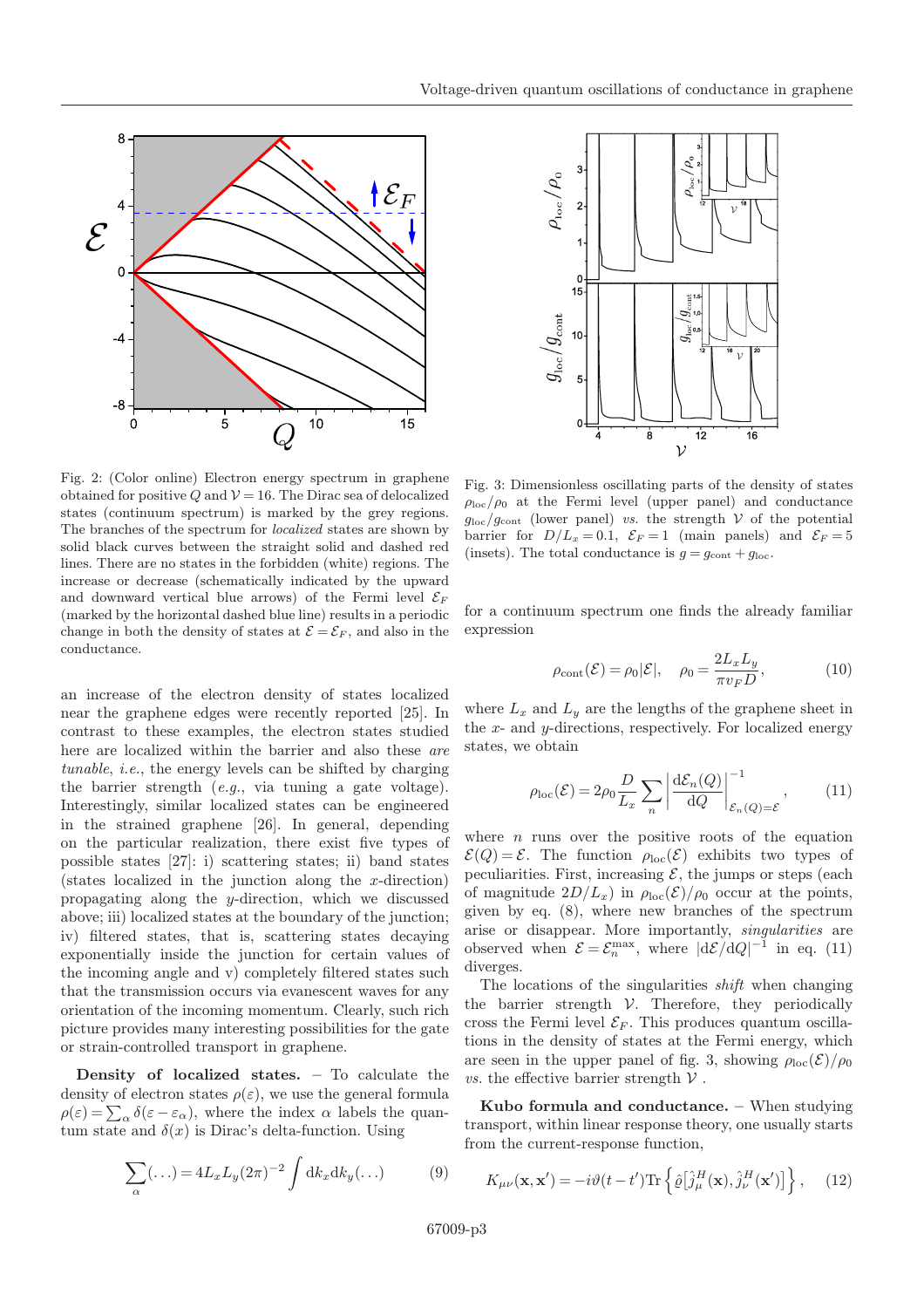where  $\mathbf{x} = (\mathbf{r}, t)$ ,  $\vartheta(t)$  is the Heaviside step-function,  $\hat{\varrho}$  is the equilibrium density matrix, and  $\hat{j}_{\mu}^{H}(\mathbf{r},t)$  $\exp(i\hat{H}t)\hat{j}_{\mu}(\mathbf{r})\exp(-i\hat{H}t)$  is the current operator in the Heisenberg representation with the Hamiltonian taken from eq.  $(2)$ , and where  $[\ldots, \ldots]$  stands for the commutator. For electrons with a linear Dirac spectrum, one finds  $\hat{j}_{\mu}(\mathbf{r}) = ev_F \hat{\psi}^{\dagger}(\mathbf{r}) \hat{\sigma}_{\mu} \hat{\psi}(\mathbf{r})$ . Equation (12) is used to define the frequency-dependent linear conductance as

$$
g_{\mu\nu}(\omega) = \Re \frac{i}{\omega L_{\mu} L_{\nu}} \int \mathrm{d} \mathbf{r} \, \mathrm{d} \mathbf{r}' \, K_{\mu\nu}(\mathbf{r}, \mathbf{r}'; \omega). \qquad (13)
$$

Here  $\Re$  stands for the real part of a complex number. We expand the fermionic field operator  $\hat{\psi}(\mathbf{r},t)$  in terms of exact eigenfunctions (eq. (3)), namely,  $\hat{\psi}(\mathbf{r}, t) = \sum_{\alpha} \psi_{\alpha}(\mathbf{r}) \exp(-i\epsilon_{\alpha} t)\hat{a}_{\alpha},$  and then perform quantum averaging in eq. (12) with the help of Wick's theorem and the relation  $\text{Tr}\{\hat{\varrho}\hat{a}^{\dagger}_{\alpha}\hat{a}_{\beta}\}=\delta_{\alpha\beta}f(\epsilon_{\alpha}),$  where  $f(\varepsilon)=1/[\exp[(\varepsilon-\varepsilon_F)/T]+1]$  is the Fermi occupation function. Performing a Fourier transform and using  $\Re[i/(\varepsilon-\varepsilon'+\omega+i0)] = \pi\delta(\varepsilon-\varepsilon'+\omega)$  eq. (13), reduces to

$$
g_{\mu\nu}(\omega) = \frac{\pi (ev_F)^2}{L_{\mu}L_{\nu}} \int_{-\infty}^{+\infty} d\varepsilon \frac{f(\varepsilon_{+}) - f(\varepsilon_{-})}{\omega} \times \text{Tr} \left\{ \hat{\sigma}_{\mu} \delta(\varepsilon_{+} - \hat{H})_{\mathbf{r}\mathbf{r}'} \hat{\sigma}_{\nu} \delta(\varepsilon_{-} - \hat{H})_{\mathbf{r}'\mathbf{r}} \right\}, \quad (14)
$$

where  $\varepsilon_{\pm} = \varepsilon \pm \omega/2$  and the trace incorporates spatial integrations. The operator delta-functions can be directly related to the single-particle Green's functions  $\hat{G}_{\varepsilon}(\mathbf{r}, \mathbf{r}') = \langle \mathbf{r} | (\varepsilon - \hat{H})^{-1} | \mathbf{r}' \rangle$  according to  $\delta(\varepsilon - \hat{H})_{\mathbf{r}\mathbf{r}'} =$  $\frac{1}{2\pi i} \left[ \hat{G}^a_{\varepsilon}(\mathbf{r}, \mathbf{r}') - \hat{G}^r_{\varepsilon}(\mathbf{r}, \mathbf{r}') \right],$  where the superscript  $a/r$ stands for the advanced/retarded component, respectively. As a result, one finds for the conductance

$$
g_{\mu\nu}(\omega) = \frac{(ev_F)^2}{4\pi L_\mu L_\nu} \int_{-\infty}^{+\infty} d\varepsilon \, \frac{f(\varepsilon_+) - f(\varepsilon_-)}{\omega} \qquad (15)
$$

$$
\times \text{Tr} \Big\{ \hat{\sigma}_\mu \big[ \hat{G}^a_{\varepsilon_+}(\mathbf{r}, \mathbf{r}') - \hat{G}^r_{\varepsilon_+}(\mathbf{r}, \mathbf{r}') \big] \hat{\sigma}_\nu \big[ \hat{G}^r_{\varepsilon_-}(\mathbf{r}', \mathbf{r}) - \hat{G}^a_{\varepsilon_-}(\mathbf{r}', \mathbf{r}) \big] \Big\}.
$$

Next we incorporate disorder by introducing the oneparticle scattering time  $\tau$ , for Dirac fermions, into the Green's function,

$$
\langle \hat{G}^{r/a}_{\varepsilon} \rangle_{\text{dis}} \approx (\varepsilon - \hat{H} \pm i/\tau)^{-1}, \tag{16}
$$

which enters through the imaginary-part of the corresponding self-energy. The subindex "dis" refers to disorder. Furthermore, we factorize the average of the product of two Green's functions by the product of their averages,  $\langle \hat{G}^r_{\varepsilon_+} \hat{G}^a_{\varepsilon_-} \rangle_{\text{dis}} \approx \langle \hat{G}^r_{\varepsilon_+} \rangle_{\text{dis}} \langle \hat{G}^a_{\varepsilon_-} \rangle_{\text{dis}}.$  This assumption should be valid for weak disorder and together with eq. (16) is equivalent to the self-consistent Born approximation.

We now focus on the *along-the-barrier*  $(\mu = \nu = y)$ conductance for the geometry shown in fig. 1. At zero temperature,  $T \to 0$ , when  $f(\varepsilon) = \vartheta(\varepsilon_F - \varepsilon)$  and the  $\varepsilon$ integration is bounded by the frequency  $\omega$ , for the average dc-conductance  $g \equiv \langle g_{yy}(\omega \to 0) \rangle_{\text{dis}}$  we find (per spin and per valley):

$$
g = g_{\text{cont}} + g_{\text{loc}}.\tag{17}
$$

The first contribution  $g_{\text{cont}}$  here comes from the extended electron energy states with corresponding density of states taken from eq. (10), and reads explicitly (now keeping  $\hbar$ ) as

$$
g_{\text{cont}} = \frac{\pi e^2}{16\hbar} \frac{L_x}{L_y} \left[ \varepsilon_F \tau + \frac{1}{\pi} \left( 1 - \varepsilon_F \tau \arctan \frac{1}{\varepsilon_F \tau} \right) \right]. \tag{18}
$$

At the neutrality point,  $\varepsilon_F = 0$ , from eq. (18) one recovers a universal (*i.e.*, scattering time  $\tau$ -independent) result  $g_{\text{cont}} = \sigma_{\min}(L_x/L_y)$ , where  $\sigma_{\min} = (\pi/8)(e^2/h)$  is the minimal conductivity, which received considerable attention in a number of recent studies  $(e.g.,$  refs.  $[21,28]$ ). Away from the neutrality point, the conductance growths linearly with the Fermi energy,

$$
g_{\text{cont}} = (\pi e^2 / 16\hbar)(L_x / L_y) \varepsilon_F \tau.
$$
 (19)

The novel result of the present study is the *oscillatory* part  $g_{\text{loc}}$ , which originates from the electron states localized within the barrier. It can be expressed, with the help of eq.  $(11)$ , as follows:

$$
g_{\text{loc}} = \frac{2e^2}{\hbar} \frac{D}{L_y} \sum_n \int_0^\infty d\mathcal{E} \left| \frac{dQ}{d\mathcal{E}_n} \right|_{\mathcal{E}_n = \mathcal{E}} \frac{M(\mathcal{E})\eta^2}{\left[ (\mathcal{E} - \mathcal{E}_F)^2 + \eta^2 \right]^2},\tag{20}
$$

where  $M(\mathcal{E}) = \left| \int dx \psi_{\alpha}^*(x) \hat{\sigma}_y \psi_{\alpha}(x) \right|^2$  is the matrix element constructed from the wave functions of localized states, eqs. (4), (5), and  $\eta = D/v_F \tau$ . The remaining integration in eq. (20) is simplified realizing that everywhere away from the integrable square-root singularities of  $|dQ/d\mathcal{E}_n|$ , the  $\eta$ -dependent function is peaked at the Fermi energy, whereas  $M(\mathcal{E})$  is smooth. Thus, one finally finds,

$$
\frac{g_{\text{loc}}(\mathcal{V}, \mathcal{E}_F)}{g_{\text{cont}}} = \frac{16}{\mathcal{E}_F} \frac{D}{L_x} M(\mathcal{E}_F) \sum_n \left| \frac{\mathrm{d}Q}{\mathrm{d}\mathcal{E}_n} \right|_{\mathcal{E}_n = \mathcal{E}_F},\qquad(21)
$$

where the conductance  $g_{\text{loc}}$  is normalized to its continuous part taken away from the neutrality point, namely, where  $g_{\text{cont}} \propto \tau \varepsilon_F$ , see eq. (19). Note that  $\mathcal{E}_F = \varepsilon_F \frac{D}{v_F}$ . The derivative entering equation (21) can be calculated with the help of the dispersion equation (6) as  $dQ/d\mathcal{E} =$  $-(dF/dE)/(dF/dQ)$ , and reads

$$
\frac{\mathrm{d}Q}{\mathrm{d}\mathcal{E}} = Q \frac{\mathcal{V} - 2\mathcal{E} + (\mathcal{V} - \mathcal{E})\sqrt{Q^2 - \mathcal{E}^2}}{(\mathcal{V} - \mathcal{E})\mathcal{E} - Q^2 - Q^2\sqrt{Q^2 - \mathcal{E}^2}}.
$$
(22)

The oscillatory nature of  $g_{\text{loc}}(\mathcal{V}, \mathcal{E}_F)$  is illustrated in the lower panel of fig. 3. The essential observation, which follows from eq. (21), is that the longitudinal conductance traces the peculiarities in the density of localized states and opens a direct way for their experimental observation. It is also worth mentioning that close to the singularity of  $\text{d}Q/\text{d}\mathcal{E}$ , meaning  $|\mathcal{E}_n - \mathcal{E}_F| \lesssim \eta$ , the conductance correction is regularized by the finite width of the  $\eta$ -Lorentzian under the integral of eq. (20).

Varying the concentration of free particles with constant barrier strength, one can again observe oscillations in the